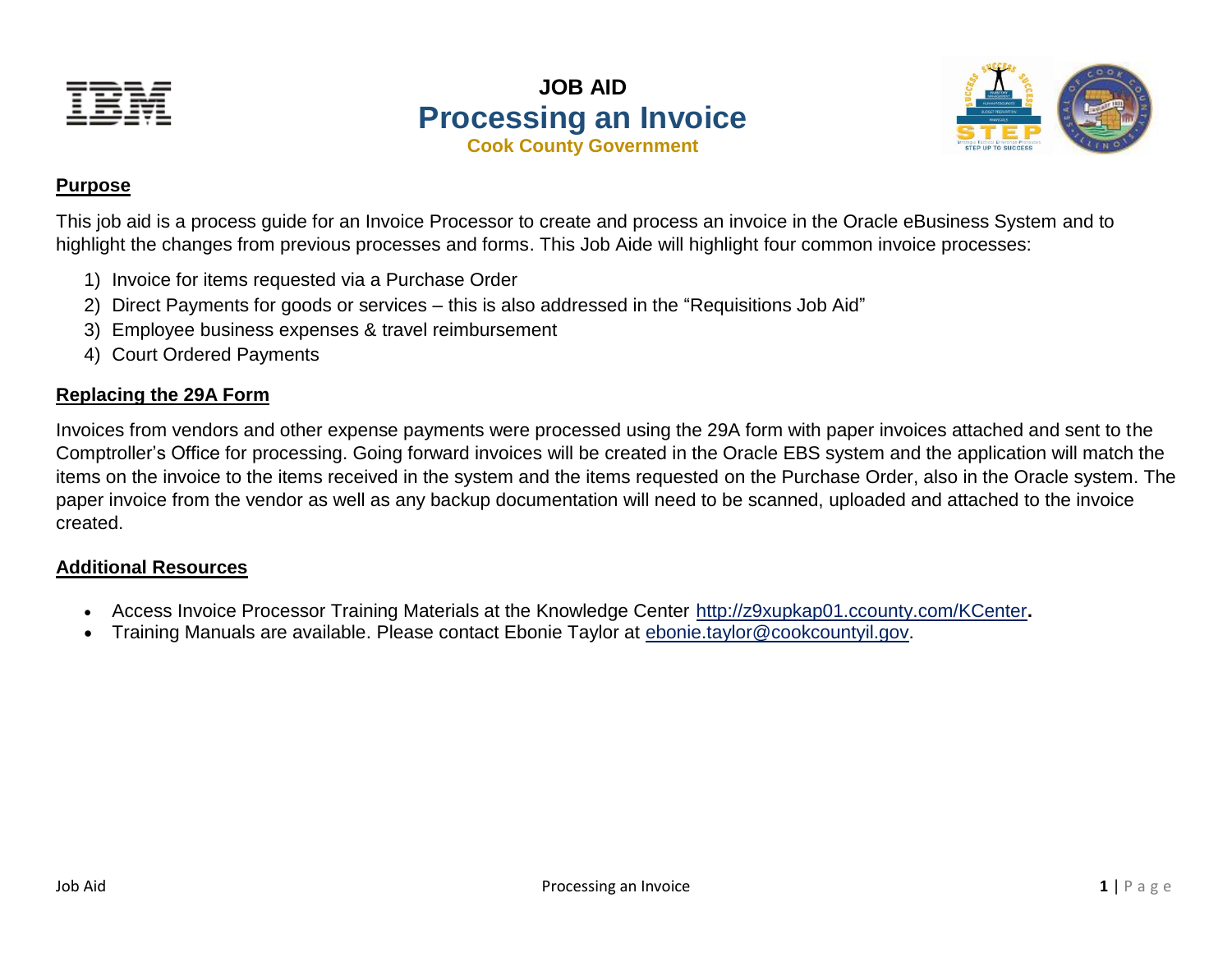| THE BUSINESS PROCESS                                                                                                                                                                                                    | <b>WHAT TO DO IN THE SYSTEM</b>                                                                                                                                                                                                                                                                                                                                                                                                                                                                                                                                                                  | <b>HOW IT LOOKS ON THE SCREEN</b>                                                                                               |  |  |
|-------------------------------------------------------------------------------------------------------------------------------------------------------------------------------------------------------------------------|--------------------------------------------------------------------------------------------------------------------------------------------------------------------------------------------------------------------------------------------------------------------------------------------------------------------------------------------------------------------------------------------------------------------------------------------------------------------------------------------------------------------------------------------------------------------------------------------------|---------------------------------------------------------------------------------------------------------------------------------|--|--|
| <b>Creating Invoices for Purchase Orders</b>                                                                                                                                                                            |                                                                                                                                                                                                                                                                                                                                                                                                                                                                                                                                                                                                  |                                                                                                                                 |  |  |
| Step 1 - Create the Invoice                                                                                                                                                                                             |                                                                                                                                                                                                                                                                                                                                                                                                                                                                                                                                                                                                  |                                                                                                                                 |  |  |
| Create an invoice in the EBS system.<br>The invoice details are entered from<br>the invoice received from the vendor.<br>Before the invoice can be created,<br>the goods or services must be<br>received in the system. | Login to the Oracle system and select the responsibility for<br>$\bullet$<br>creating invoices, Invoice Processor.<br>Click Invoices to open Invoice workbench form (see screen<br>shot)<br>Anything in yellow is a required field, which includes:<br><b>Purchase Order Number</b><br>Type of invoice<br>Trading partner (supplier)<br>Supplier site<br>Invoice date<br>Invoice number<br>✓<br>Invoice amount (can copy from supplier invoice)<br>Click Match button at bottom of screen.                                                                                                       | <b>Invoice Workbench screen</b><br><b>Batch Actual Total</b><br>Actions 1 Calculate Tax Tax Details<br>Match<br>Conections      |  |  |
| <b>Step 2 - Three Way Match</b>                                                                                                                                                                                         |                                                                                                                                                                                                                                                                                                                                                                                                                                                                                                                                                                                                  |                                                                                                                                 |  |  |
| Run the Match process to confirm<br>the goods were received and match<br>what's on the Purchase Order (PO)<br>for goods as well as the supplier<br>invoice entered into Oracle.                                         | On the Match screen (see screen shot), look for the PO number<br>$\bullet$<br>to match or enter the number if you have it. The system finds<br>the invoice and auto populates the line item.<br>The PO provides a line item breakdown of what's on it. Find the<br>line item/s that match the goods or services listed on the vendor<br>invoice.<br>In Receipt Quantity field, verify that what was received matches<br>what was ordered on the PO.<br>Check the line item that you can validate that it matches.<br>Click Match button at bottom of screen.<br>Invoice is ready for validation. | <b>Match screen</b><br>.<br>Supplier I<br>Conta<br>Receipt C<br>Find<br>Actions 1<br>Match<br>All Distribution<br>Calculate Tax |  |  |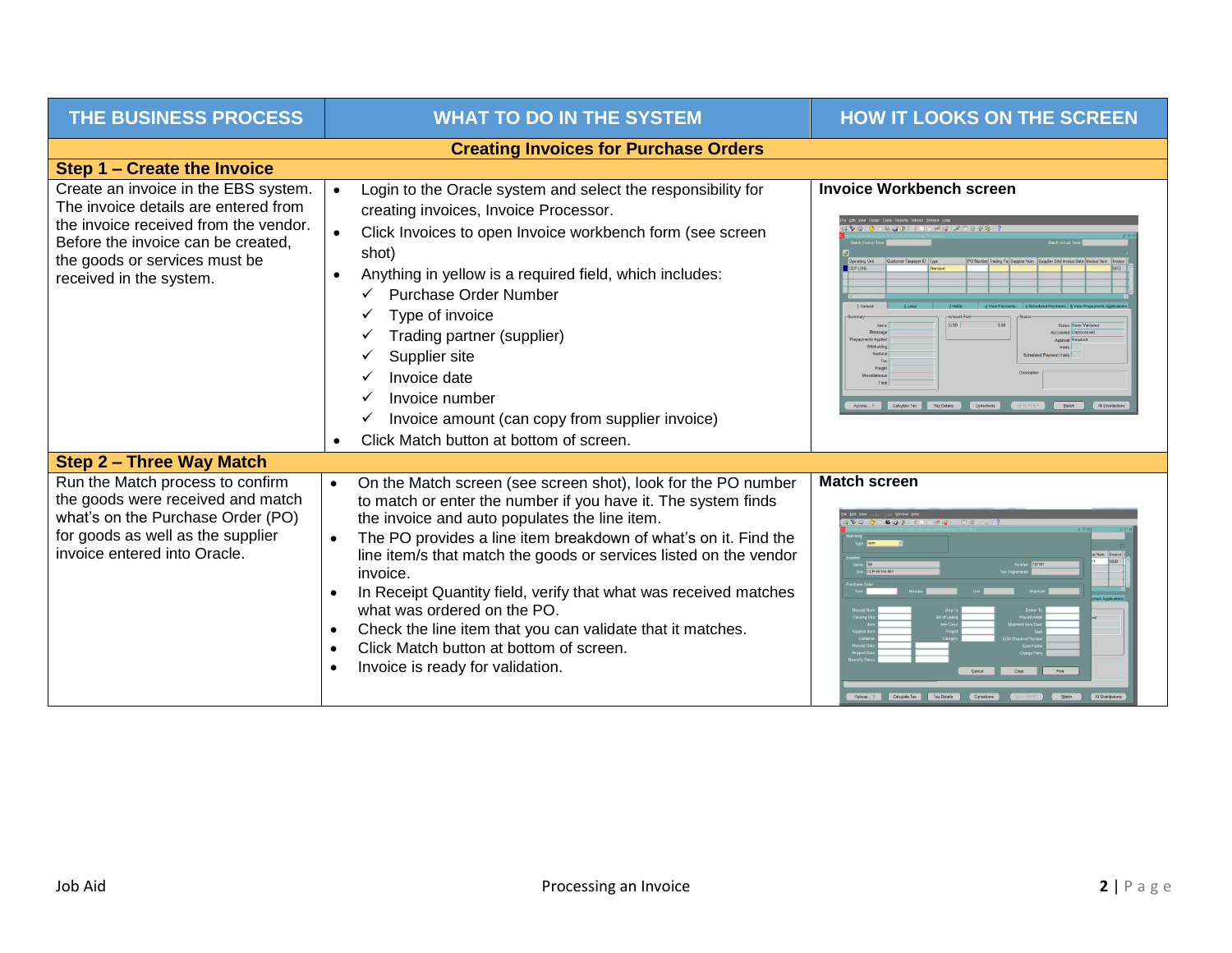| <b>Step 3 - Validation</b>                                                                                                                        |                                                                                                                                                                                                                                                                                                                                                                                                                                                                                                                                                                                                                     |                                                                                                  |
|---------------------------------------------------------------------------------------------------------------------------------------------------|---------------------------------------------------------------------------------------------------------------------------------------------------------------------------------------------------------------------------------------------------------------------------------------------------------------------------------------------------------------------------------------------------------------------------------------------------------------------------------------------------------------------------------------------------------------------------------------------------------------------|--------------------------------------------------------------------------------------------------|
| Validate in system that the<br>information is correct.                                                                                            | On the Invoice Workbench screen, click Actions button at<br>bottom of screen.<br>The Validation screen pops up (see screen shot).<br>$\bullet$<br>Click Actions button at bottom of screen.<br>$\bullet$<br>Check Validate to confirm the information you have matches<br>$\bullet$<br>goods received.<br>Scan the vendor invoice to the system invoice.<br>$\bullet$<br>Click OK.                                                                                                                                                                                                                                  | <b>Validation screen</b><br>OK Cancel<br>Actions 1 Calculate T                                   |
| <b>Step 4 - Exception Process</b>                                                                                                                 |                                                                                                                                                                                                                                                                                                                                                                                                                                                                                                                                                                                                                     |                                                                                                  |
| If there is an exception, the system<br>stops processing the invoice.                                                                             | You are back at the Invoice Workbench screen<br>$\bullet$<br>The system automatically stops the processing if there is an<br>$\bullet$<br>issue.<br>Click Hold tab to see why the system stopped processing the<br>$\bullet$<br>invoice.<br>Make corrections in the system to correct the issue identified in<br>Oracle.                                                                                                                                                                                                                                                                                            | <b>Invoice Workbench screen</b><br>Actions 1 Calculate Tax Tag Details Corrections<br>Match      |
| <b>Step 5 - Send for Approval</b>                                                                                                                 |                                                                                                                                                                                                                                                                                                                                                                                                                                                                                                                                                                                                                     |                                                                                                  |
| Send for approval to appropriate<br>Invoice Approvers, who can:<br>Approve<br>$\checkmark$<br>Reject<br>✓<br>Reassign<br>Request more information | Once Matched, the Invoice status should show:<br>$\checkmark$ Approval – Required<br>Click Actions button at bottom of Invoice Workbench screen to<br>initiate approval.<br>The Initiate Approval screen pops up (see screen shot).<br>Click OK.<br>$\bullet$<br>Oracle EBS automatically pushes the approval to the assigned<br>$\bullet$<br>approver for your office/ department.<br>Once submitted, you can't change anything. You can only view<br>it. Only if it is rejected and sent back, can you make changes.<br>If the invoice is not approved, it will be returned to you to make<br>needed corrections. | <b>Initiate Approval screen</b><br>$\alpha$<br>OK Cancel<br>Actions $1 -$<br>Match All Distribut |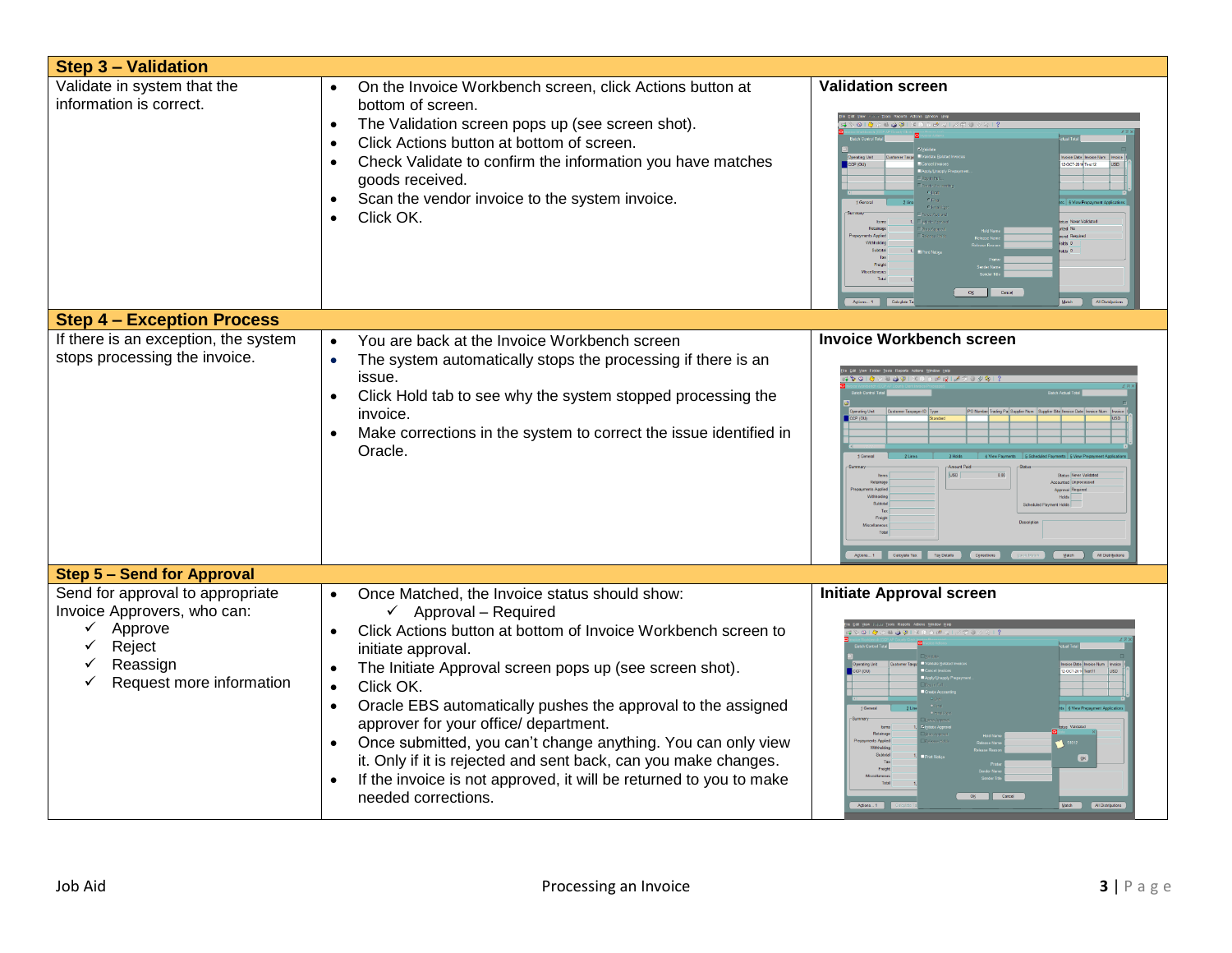| Step 6 - Approved & Sent for Processing                                                                                                                                                                         |                                                                                                                                                                                                                                           |                                                                                                                                                                                                                                                                                                                                                                                                                                                    |  |  |
|-----------------------------------------------------------------------------------------------------------------------------------------------------------------------------------------------------------------|-------------------------------------------------------------------------------------------------------------------------------------------------------------------------------------------------------------------------------------------|----------------------------------------------------------------------------------------------------------------------------------------------------------------------------------------------------------------------------------------------------------------------------------------------------------------------------------------------------------------------------------------------------------------------------------------------------|--|--|
| Once the invoice is approved, the<br>system automatically sends it for<br>payment to the Comptroller's Office,<br>which processes most of the invoices<br>for the County (Forest Preserve is<br>the exception). | The Invoice Workbench screen tells you that Approval was<br>initiated.<br>When it is approved, it will show that it was sent for payment.<br>You can access information about the invoice in the tabs on the<br>Invoice Workbench screen. | Invoice Workbench screen<br>400 0 3 3 3 9 3 6 9 8 9 8 3 3 3 4 5 6 7 7<br><b>Batch Actual To</b><br><b>Batch Control T</b><br>Customer Taxpayer ID Type<br>PO Number Trading Pa Supplier Num Supplier Site Invoice Date<br>Operating Uni<br>5 Scheduled Payments 6 View Prepayment Application<br>Status Newer Valid<br>Retainao<br><b>Accounted Unprocesse</b><br><b>Ichaduled Payment Hold</b><br>Descriptio<br>Miscellaneou<br>All Distributions |  |  |